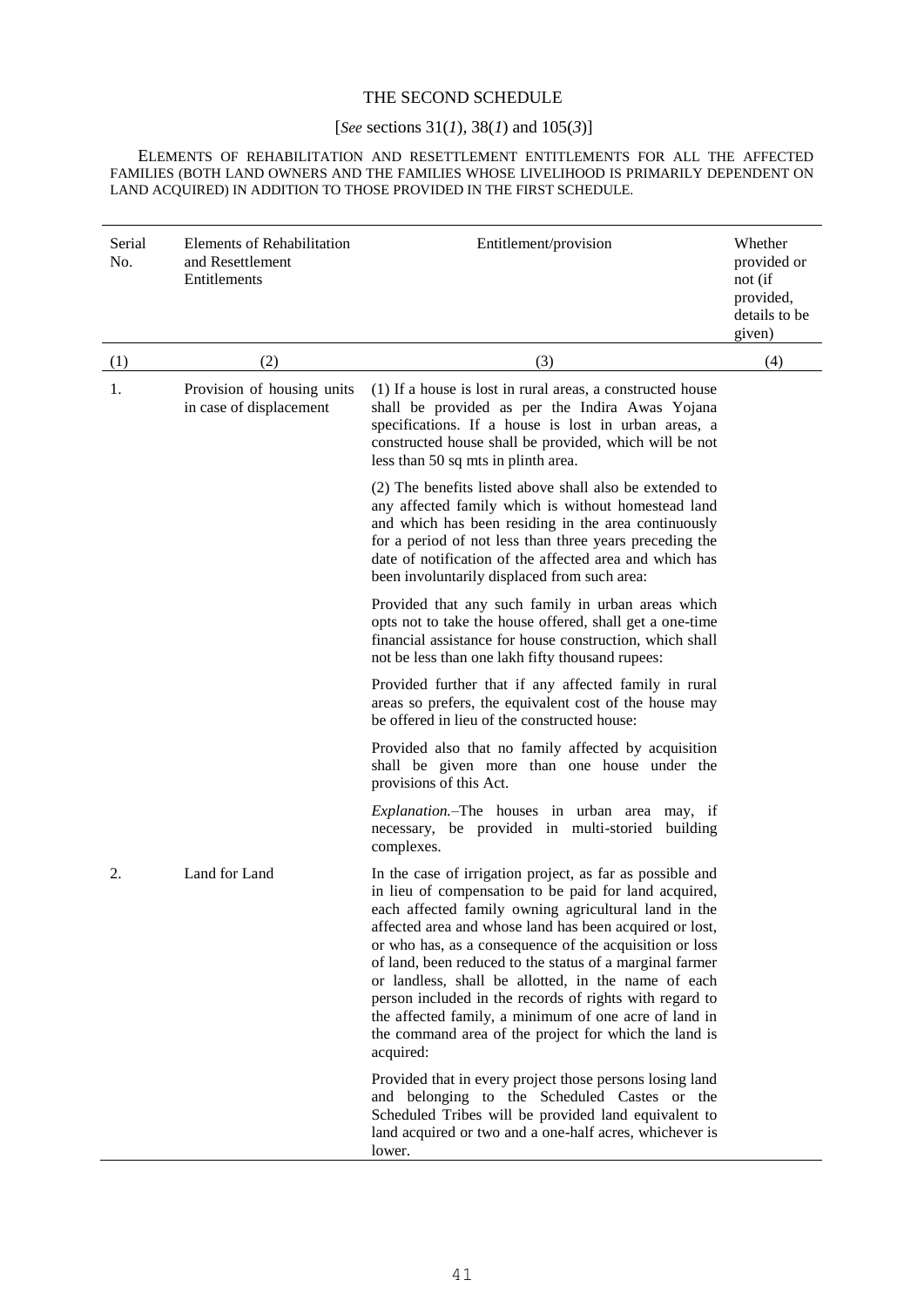| (1) | (2)                                                                     | (3)                                                                                                                                                                                                                                                                                                                                                                                                              | (4) |
|-----|-------------------------------------------------------------------------|------------------------------------------------------------------------------------------------------------------------------------------------------------------------------------------------------------------------------------------------------------------------------------------------------------------------------------------------------------------------------------------------------------------|-----|
| 3.  | Offer for Developed Land                                                | In case the land is acquired for urbanisation purposes,<br>twenty per cent. of the developed land will be reserved<br>and offered to land owning project affected families, in<br>proportion to the area of their land acquired and at a<br>price equal to the cost of acquisition and the cost of<br>development:                                                                                               |     |
|     |                                                                         | Provided that in case the land owning project affected<br>family wishes to avail of this offer, an equivalent<br>amount will be deducted from the land acquisition<br>compensation package payable to it.                                                                                                                                                                                                        |     |
| 4.  | Choice of Annuity or<br>Employment                                      | The appropriate Government shall ensure that the<br>affected families are provided with the following<br>options:                                                                                                                                                                                                                                                                                                |     |
|     |                                                                         | (a) where jobs are created through the project, after<br>providing suitable training and skill development in the<br>required field, make provision for employment at a rate<br>not lower than the minimum wages provided for in any<br>other law for the time being in force, to at least one<br>member per affected family in the project or arrange<br>for a job in such other project as may be required; or |     |
|     |                                                                         | (b) one time payment of five lakhs rupees per affected<br>family; or                                                                                                                                                                                                                                                                                                                                             |     |
|     |                                                                         | (c) annuity policies that shall pay not less than two<br>thousand rupees per month per family for twenty years,<br>with appropriate indexation to the Consumer Price<br>Index for Agricultural Labourers.                                                                                                                                                                                                        |     |
| 5.  | Subsistence grant for<br>displaced families for a<br>period of one year | Each affected family which is displaced from the land<br>acquired shall be given a monthly subsistence<br>allowance equivalent to three thousand rupees per<br>month for a period of one year from the date of award.                                                                                                                                                                                            |     |
|     |                                                                         | In addition to this amount, the Scheduled Castes and<br>the Scheduled Tribes displaced from Scheduled Areas<br>shall receive an amount equivalent to fifty thousand<br>rupees.                                                                                                                                                                                                                                   |     |
|     |                                                                         | In case of displacement from the Scheduled Areas, as<br>far as possible, the affected families shall be relocated<br>in a similar ecological zone, so as to preserve the<br>opportunities,<br>language,<br>economic<br>culture<br>and<br>community life of the tribal communities.                                                                                                                               |     |
| 6.  | Transportation cost for<br>displaced families                           | Each affected family which is displaced shall get a one-<br>time financial assistance of fifty thousand rupees as<br>transportation cost for shifting of the family, building<br>materials, belongings and cattle.                                                                                                                                                                                               |     |
| 7.  | Cattle shed/Petty shops cost                                            | Each affected family having cattle or having a petty<br>shop shall get one-time financial assistance of such<br>amount as the appropriate Government may, by<br>notification, specify subject to a minimum of twenty-<br>five thousand rupees for construction of cattle shed or<br>petty shop as the case may be.                                                                                               |     |